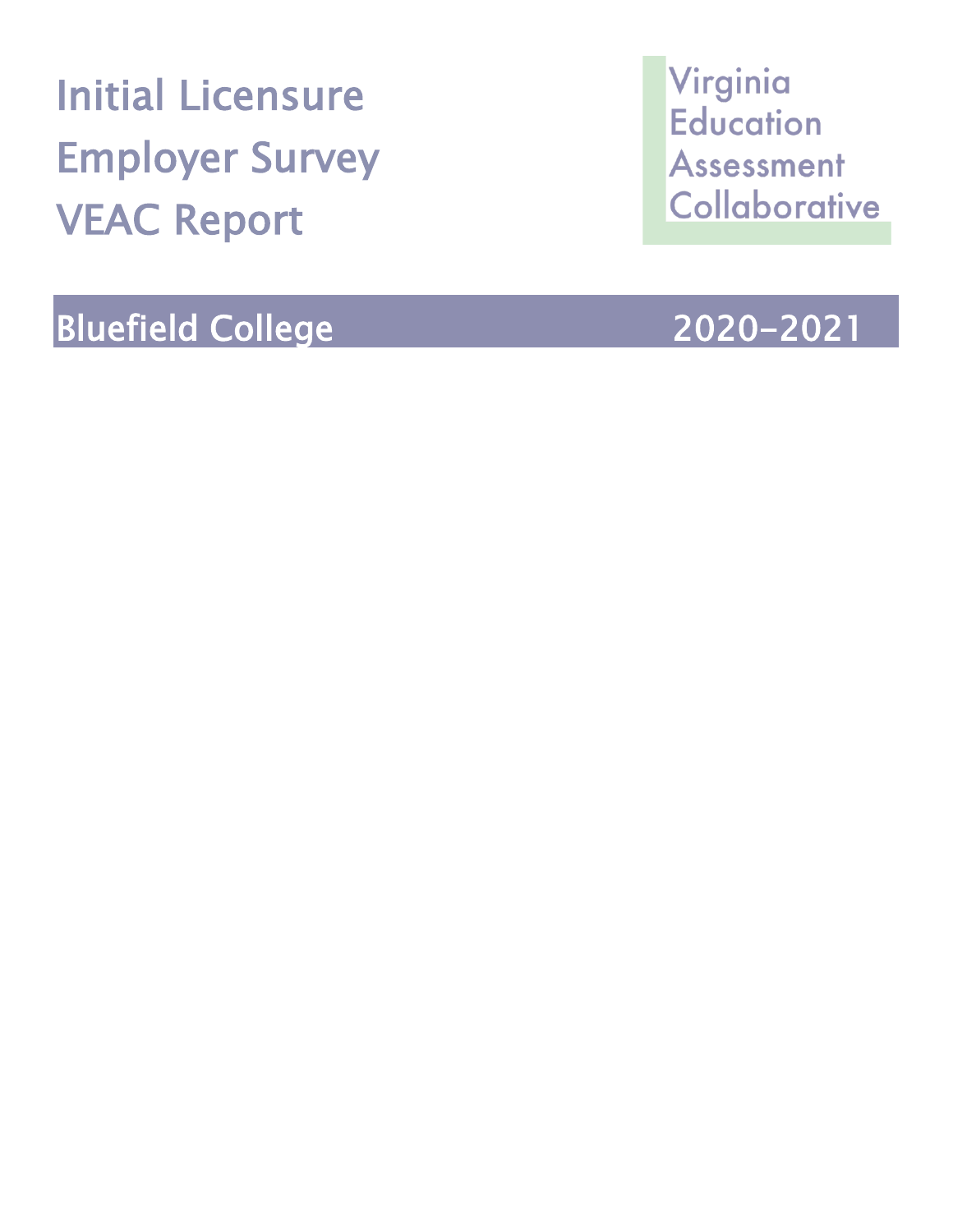Fall 2021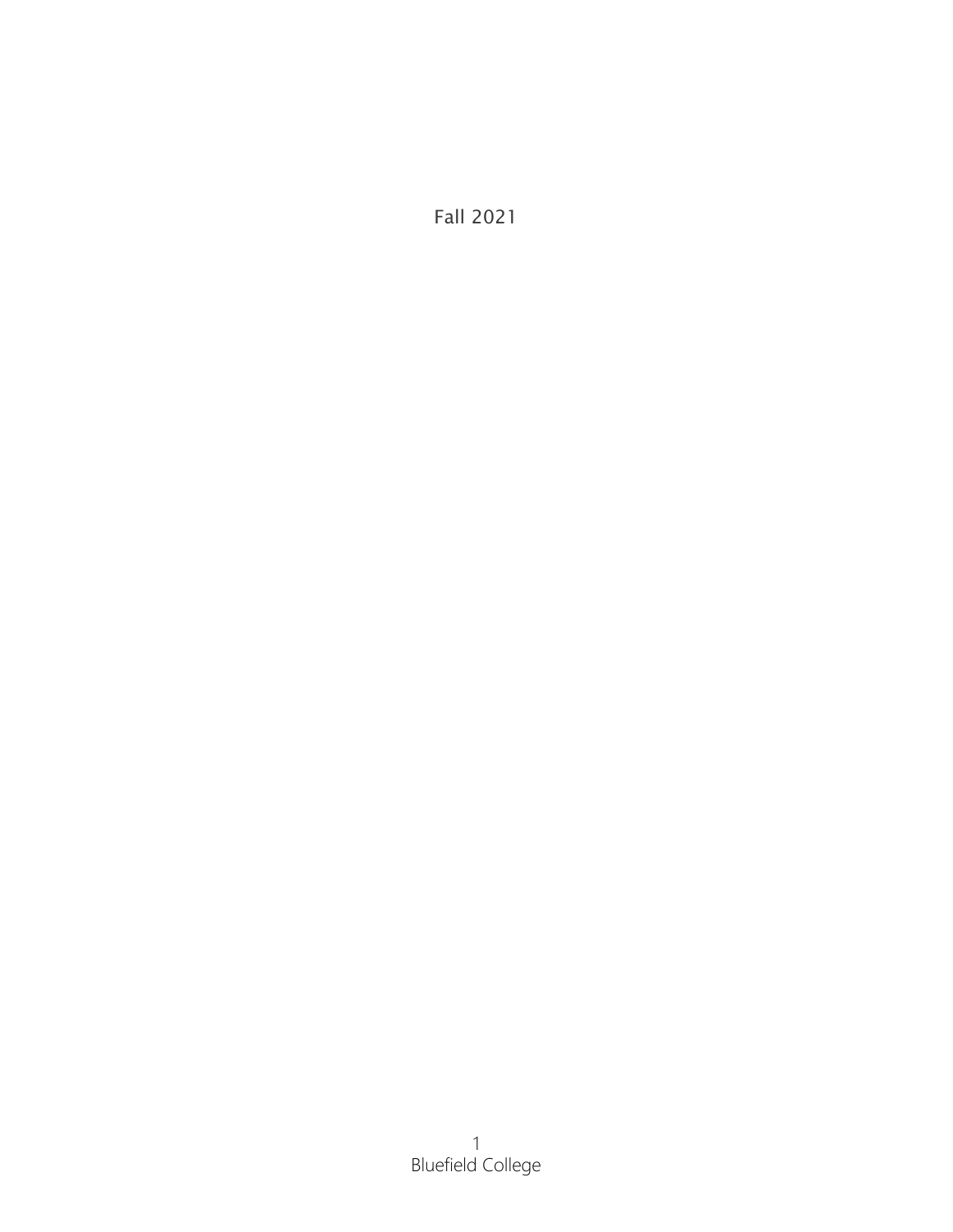# Virginia Education Assessment Collaborative

The Virginia Education Assessment Collaborative (VEAC) is a growing partnership between Educator Preparation Programs (EPP) in the Commonwealth of Virginia. Our purpose is to provide a centralized assessment structure for Virginia EPPs that standardizes and reduces the complexity of data collection for both the Virginia Department of Education (VDOE) and the Council for the Accreditation of Educator Preparation (CAEP).

## VEAC Steering Committee

### Chairs:

Mandy Turner – University of Virginia Joel Hanel – University of Richmond

### Communications:

Adrienne Sullivan – George Mason University

### Committee Leadership:

Maggie Barber – Old Dominion University Matt Grimes – Radford University Alphonso Sealey – James Madison University Jillian McGraw - University of Virginia Amy Thelk – James Madison University Angie Wetzel – Virginia Commonwealth University

### Data Collection Process

VEAC partners submitted contact information for program completers to VEAC in January 2021. Initial recruitment for the survey was conducted on April 2, 2021 and was open with reminders through August 19, 2021.

### Survey Response Rates

For our 2020-2021 cycle, VEAC fielded the Employer Survey to employers of completers from 27 EPP Initial Standard 4 partners.

Upon closing the survey in April 2021, VEAC collected 1,405 complete and partial responses (40% response rate).

For Bluefield College, the EPP had a 46% response rate on the VEAC Employer Survey based on the total number of contacts submitted to VEAC minus the number of failed/bounced emails.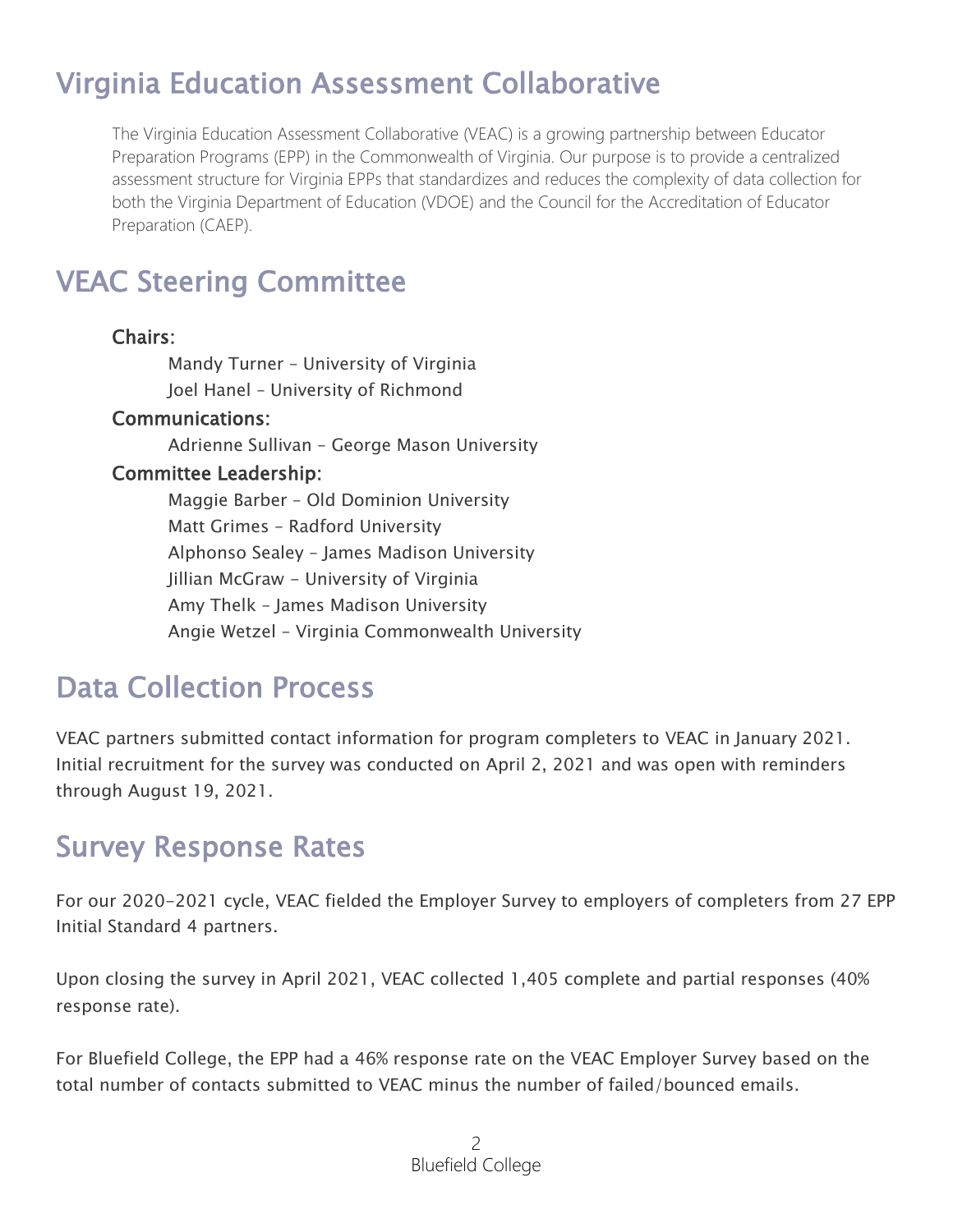This year, VEAC has provided EPP partners access to a responsive dashboard to view wholistic data from the 2020-2021 VEAC cycle found on our website – www.projectveac.org.

# Overall Program Satisfaction

This section addresses the overall readiness item in the VEAC employer survey. Specifically, the item asks employers, "Based on your experiences with this teacher, what best describes the extent to which they were ready to meet the needs of students in your school?" Respondent employers could respond "Fully ready (able to have an immediate impact on student learning), Mostly ready (able to successfully meet the needs of most students," "Moderately ready (in order to be successful, needed additional training, support, and coaching beyond what is typically provided to beginning teachers)," "Minimally ready (limited success meeting the needs of students and improving outcomes even with additional supports)" or "Not ready (unable to meet the needs of students even with additional supports)." On this overall satisfaction item, there were 1,338 responses collected.

To find the average overall satisfaction, responses are coded, from 1 to 5. Higher values indicate more satisfaction, and lower values indicate more dissatisfaction. Table 1 provides descriptive statistics on this scaled version of the overall satisfaction item.

|                      | Mean | Standard<br><b>Deviation</b> | Standard<br>Error | Lower 95%<br>CI from<br>Mean | Upper 95%<br>CI from<br>Mean | N     |
|----------------------|------|------------------------------|-------------------|------------------------------|------------------------------|-------|
| Bluefield<br>College | 4.15 | 1.14                         | 0.32              | 3.72                         | 4.59                         | 13    |
| All VEAC             | 4.52 | .72                          | .020              | 4.48                         | 4.55                         | 1,338 |

### Table 1: Overall Satisfaction Scaled Descriptive

Item ranges from  $1 - 5$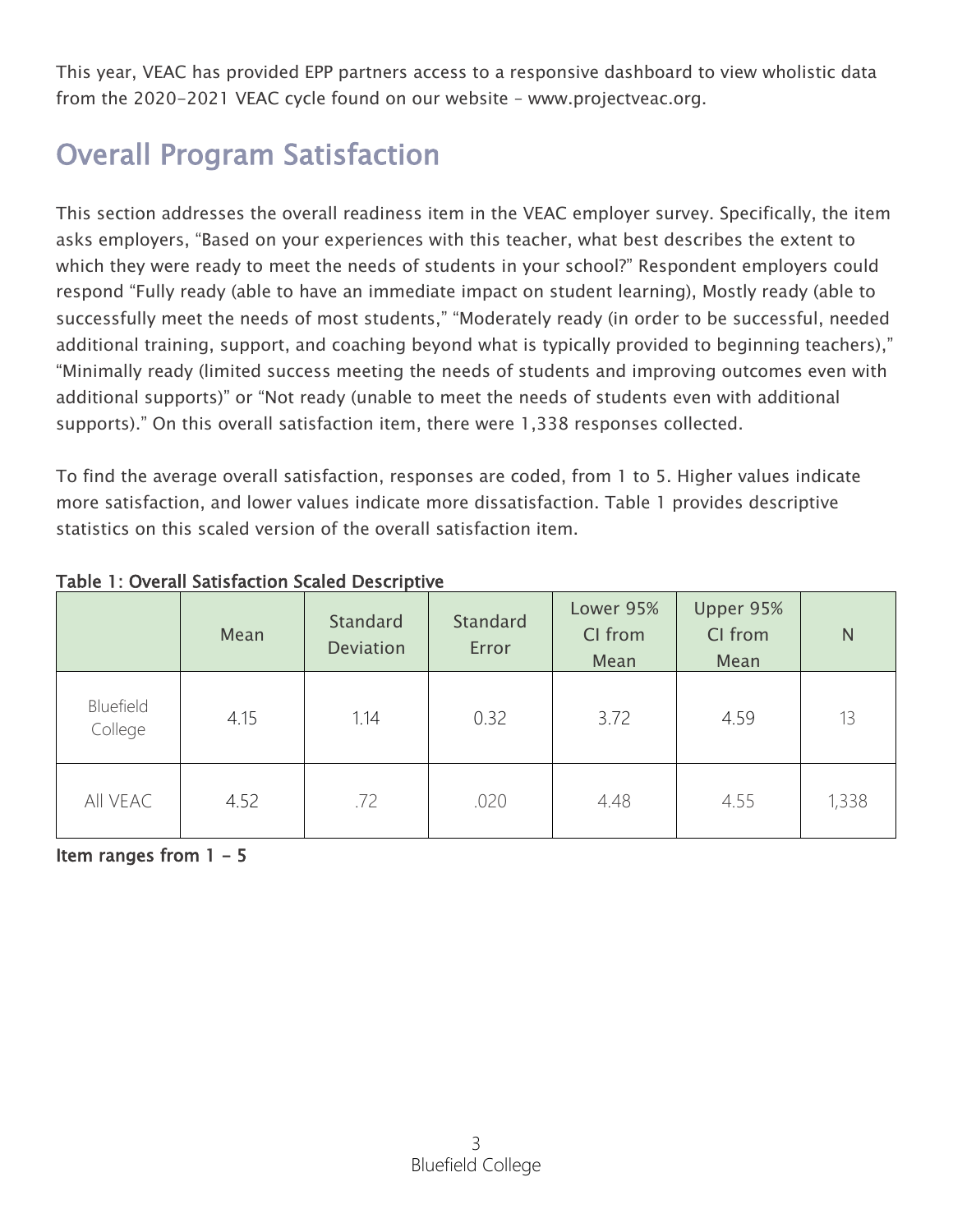# Completer Satisfaction on VUPS/InTASC

### Table 2: Tagged VUPS/InTASC Survey Items

Please rate \${e://Field/C.FirstName} \${e://Field/C.LastName}'s performance on each of the following:

| Item                                                                                                                                                                                                                                                                 | EPP Mean | EPP N | <b>VEAC</b><br>Mean | <b>VEAC Mean</b><br>$-95%$ CI | <b>VEAC Mean</b><br>+ 95% CI | VEAC<br>$\hbox{N}$ |
|----------------------------------------------------------------------------------------------------------------------------------------------------------------------------------------------------------------------------------------------------------------------|----------|-------|---------------------|-------------------------------|------------------------------|--------------------|
| A: Demonstrates an<br>understanding of the curriculum,<br>subject content, and the<br>developmental needs of<br>students by providing relevant<br>learning experiences.                                                                                              | 3.31     | 13    | 3.37                | 3.34                          | 3.40                         | 1,328              |
| B: Plans using state standards,<br>the school's curriculum, effective<br>strategies, resources, and data<br>to meet the needs of all<br>students.                                                                                                                    | 3.00     | 13    | 3.35                | 3.32                          | 3.38                         | 1,326              |
| C: Effectively engages students<br>in learning by using a variety of<br>instructional strategies in order<br>to meet individual learning<br>needs.                                                                                                                   | 3.08     | 13    | 3.36                | 3.33                          | 3.40                         | 1,328              |
| D: Systematically gathers,<br>analyzes, and uses all relevant<br>data to measure student<br>academic progress, guide<br>instructional content and<br>delivery methods, and provide<br>timely feedback to both students<br>and parents throughout the<br>school year. | 2.77     | 13    | 3.22                | 3.19                          | 3.26                         | 1,321              |
| E: Uses resources, routines, and<br>procedures to provide a<br>respectful, positive, safe, student<br>centered environment that is<br>conducive to learning.                                                                                                         | 3.38     | 13    | 3.44                | 3.40                          | 3.47                         | 1,330              |
| F: Maintains a commitment to<br>professional ethics,<br>communicates effectively, and                                                                                                                                                                                | 3.15     | 13    | 3.48                | 3.44                          | 3.51                         | 1,330              |